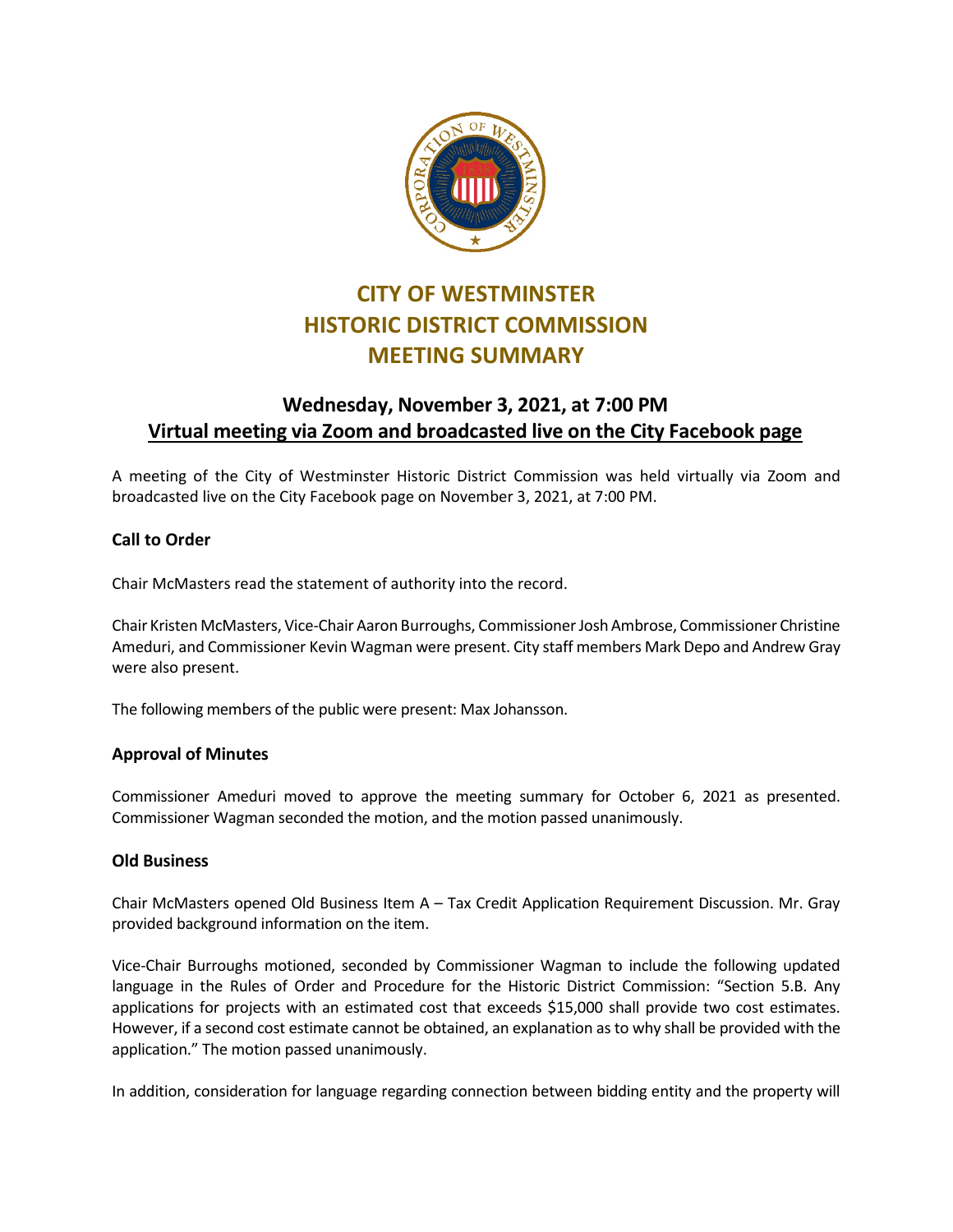be discussed by staff with the City attorney.

Chair McMasters opened Old Business Item B – Pre-Construction Application for Historic Rehabilitation Property Tax Credits TC #21-01. Mr. Gray stated that the Applicant withdrew their Application and there was no action required, as it was an information item only.

The applicant, Chair Kristin McMasters, stated her disagreement for the requirement of a licensed contractor to perform work which does not require licensure by the State of Maryland.

Chair McMasters opened Old Business Item C – Façade Improvement Program Application for 121 East Main Street. Mr. Gray stated that the applicant was requesting \$13,500 in grant funding for improvements outlined in the staff report.

Mr. Johansson was present and clarified that all shutters were in need of replacement as none were able to be repaired. He also clarified that the landscaping improvements were not included in the funding request.

Commissioner Ameduri motioned, seconded by Commissioner Ambrose, to approve the Façade Improvement Program Application for 121 East Main Street, as presented. The motion passed unanimously.

Chair McMasters opened Old Business Item D – Demolition Permit for 288 East Main Street. Mr. Depo reported that staff reached out to the property owner for an archival report and supplemental information. Mr. Depo extended the 30-day review requirement and will provide the Commission with an update for review and comment. He added that although the Maryland Historic Trust (MHT) and Heart of the Civil War Heritage Area (HCWHA) have no regulatory power, they are happy to work with the Commission on best practices and could attend a future meeting and provide input. However, the City and the Commission must submit a formal request letter for such collaboration.

#### **New Business**

Chair McMasters opened New Business Item E – New Application for Historic Rehabilitation Property Tax Credits. Mr. Gray reviewed the additional requirements on the new application, which was revised for overall clarity. The form was also reformatted for uniformity with other City applications. The Commission provided feedback and requested edits, which staff will incorporate.

Vice-Chair Burroughs motioned, seconded by Commissioner Wagman, to approve the application with requested revisions as discussed. The motion passed unanimously.

Chair McMasters opened New Business Item F – Commission Discussion/Outreach "Best Practices" for Local Historic Preservation Programs. Mr. Depo stated that staff is requesting guidance to invite MHT and HCWHA to the Commission meeting to discuss the demolition of 288 East Main Street, as well as best practices to improve overall regulations.

Commissioner Wagman motioned, seconded by Commissioner Ambrose, for staff to draft a letter requesting an advisory opinion from MHT and HCWHA on the potential demolition of 288 East Main Street, specifically on the significance of the property and how losing it would affect their operations and heritage efforts in the Westminster region. The letter will also ask those agencies to provide insight on best practices. The motion passed unanimously.